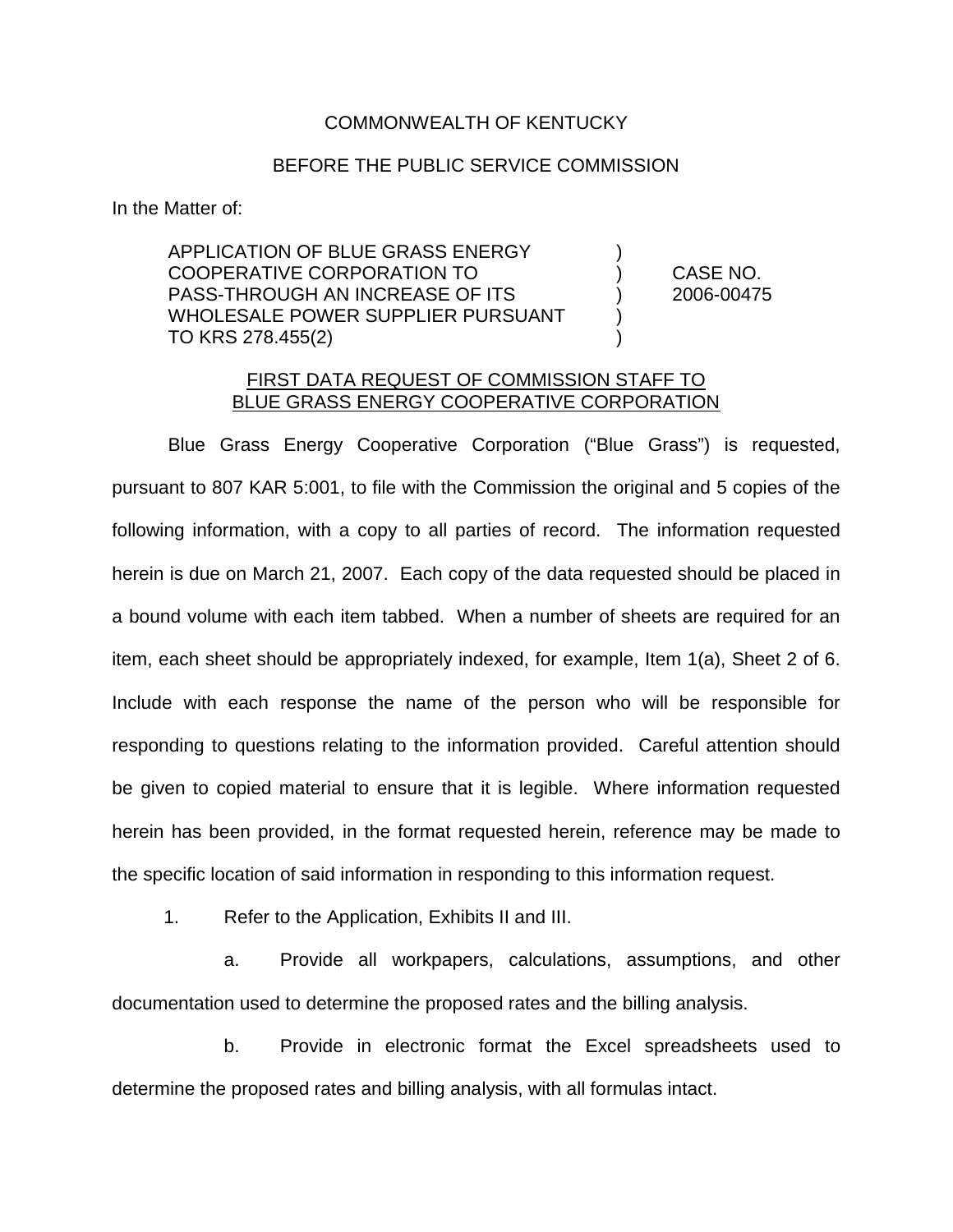2. KRS 278.455(2) provides that a distribution cooperative may change its rates to reflect a change in the rate of its wholesale supplier if the effects of an increase or decrease are allocated to each class and within each tariff on a proportional basis that will result in no change in the rate design currently in effect. 807 KAR 5:007, Section 2(2), provides that the distribution cooperative shall file an analysis demonstrating that the rate change does not change the rate design currently in effect and the revenue change has been allocated to each class and within each tariff on a proportional basis. In the cover letter to its Application, Blue Grass states:

In each instance, the retail rates for a particular class have been developed in a manner that is consistent with the method proposed by EKPC. The proposed rate design structure at retail does not change the rate design currently in effect and is consistent with the rate design methodology used at wholesale.

a. For each retail Rate Schedule listed in Exhibit II of the Application, identify the corresponding wholesale Rate Schedule of East Kentucky Power Cooperative, Inc.

b. Would Blue Grass agree that KRS 278.455(2) and 807 KAR 5:007,

Section 2(2), require that increases or decreases in rates from the wholesale supplier must be allocated to each retail class and within each retail tariff on a proportional basis? Explain the response.

c. Would Blue Grass agree that KRS 278.455(2) and 807 KAR 5:007,

Section 2(2), require that the retail rate change does not change the retail rate design currently in effect? Explain the response.

3. Refer to Exhibit III of the Application.